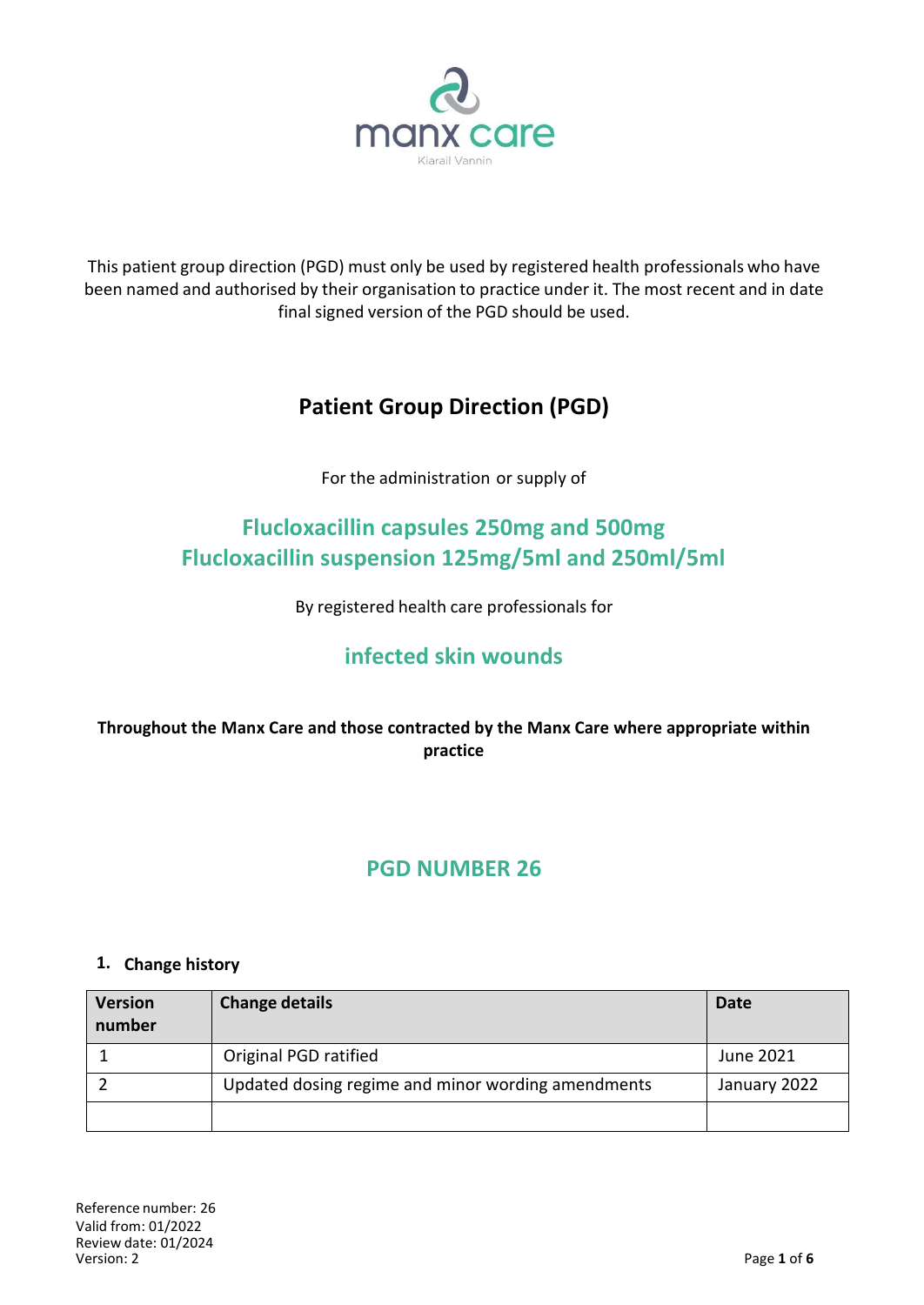### **2. Medicines practice guideline 2:** *Patient group directions*

Refer to the relevant sections of NICE medicines practice guideline 2: *Patient group directions* as stated in the blank template notes. For further information about PGD signatories, see the NHS and Manx Care PGD website FAQs

#### **3. PGD development**

Refer to the NICE PGD competency framework for people developing PGDs

| <b>Job Title &amp; organisation</b> | <b>Name</b> | <b>Signature</b> | Date |
|-------------------------------------|-------------|------------------|------|
| Author of the PGD                   |             |                  |      |
| Member of the PGD<br>working group  |             |                  |      |

#### **4. PGD authorisation**

Refer to the NICE PGD competency framework for people authorising PGDs

| <b>Job Title</b>                                             | <b>Name</b> | Signature | <b>Date</b> |
|--------------------------------------------------------------|-------------|-----------|-------------|
| <b>Medical Director</b>                                      |             |           |             |
| Chief Pharmacist/<br><b>Pharmaceutical Adviser</b>           |             |           |             |
| Senior Paramedic                                             |             |           |             |
| Director of Nursing                                          |             |           |             |
| <b>GP Adviser</b>                                            |             |           |             |
| Senior Microbiologist<br>(if PGD contains<br>antimicrobials) |             |           |             |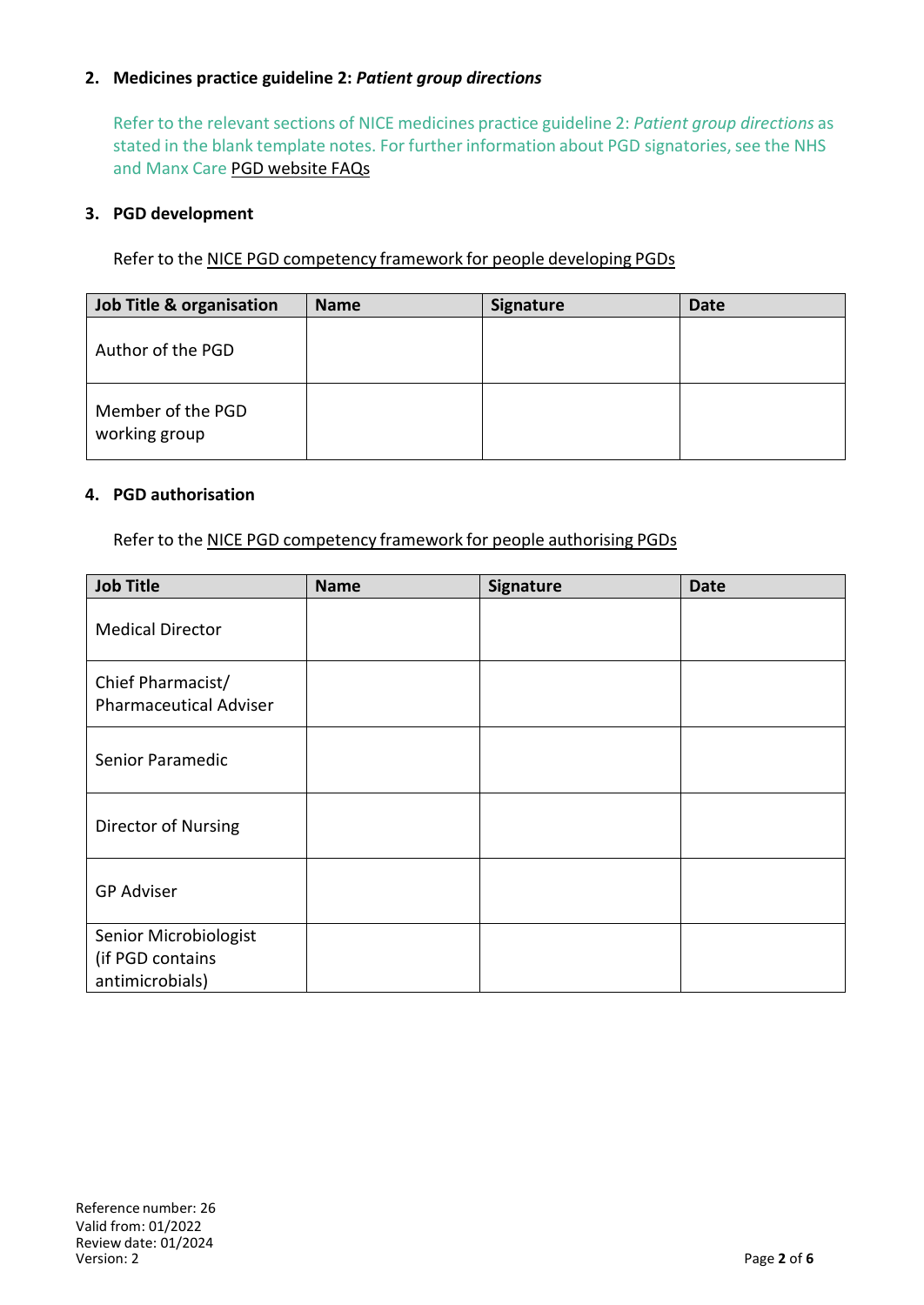### **5. PGD adoption by the provider**

Refer to the NICE PGD competency framework for people authorising PGDs

| Job title and<br>organisation | <b>Signature</b> | <b>Date</b> | Applicable or not<br>applicable to area |
|-------------------------------|------------------|-------------|-----------------------------------------|
|                               |                  |             |                                         |

#### **6. Training and competency of registered healthcare professionals, employed or contracted by the Manx Care, GP practice or Hospice**

Refer to the NICE PGD competency framework for health professionals using PGDs

|                                                        | Requirements of registered Healthcare professionals working<br>under the PGD                                                                                                                                                                                                                                                                 |  |
|--------------------------------------------------------|----------------------------------------------------------------------------------------------------------------------------------------------------------------------------------------------------------------------------------------------------------------------------------------------------------------------------------------------|--|
| <b>Qualifications and</b><br>professional registration | Registered healthcare professionals, working within or<br>contracted by the Manx Care, GP practice or Hospice who are<br>permitted staff groups outlined within the current PGD policy<br>Pharmacists must be practising in Manx Care authorised<br>premises i.e. contracted pharmacy premises                                               |  |
| <b>Initial training</b>                                | Knowledge of current guidelines and the administration of the<br>$\bullet$<br>drug specified in this PGD/BNF and of the inclusion and<br>exclusion criteria<br>Training which enables the practitioner to make a clinical<br>assessment to establish the need for the medication covered by<br>this PGD<br>Local training in the use of PGDs |  |
| Competency                                             | Staff will be assessed on their knowledge of drugs and clinical                                                                                                                                                                                                                                                                              |  |
| assessment                                             | assessment as part the competency framework for registered health<br>professionals using PGDs                                                                                                                                                                                                                                                |  |
| <b>Ongoing training and</b>                            | The registered health care professionals should make sure they are                                                                                                                                                                                                                                                                           |  |
| competency                                             | aware of any changes to the recommendations for this medication;                                                                                                                                                                                                                                                                             |  |
|                                                        | it is the responsibility of the registered health care professionals to                                                                                                                                                                                                                                                                      |  |
|                                                        | keep up to date with continuing professional development. PGD                                                                                                                                                                                                                                                                                |  |
|                                                        | updates will be held every two years                                                                                                                                                                                                                                                                                                         |  |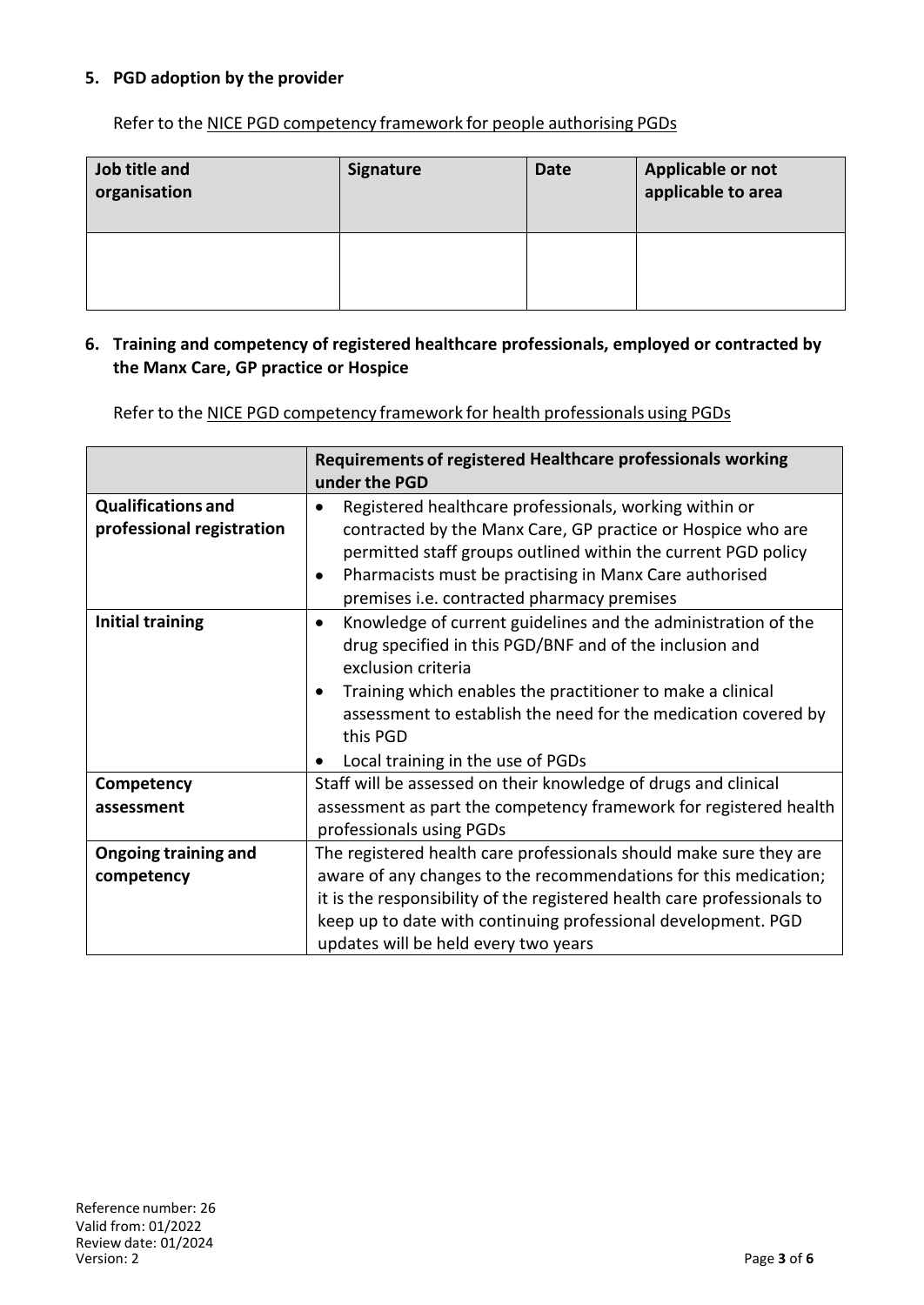## **7. Clinical Conditions**

| <b>Clinical condition or</b>     | Possible skin/wound infection                                                 |
|----------------------------------|-------------------------------------------------------------------------------|
| situation to which this          |                                                                               |
| <b>PGD applies</b>               |                                                                               |
| <b>Inclusion criteria</b>        | Possible skin/wound infection                                                 |
|                                  |                                                                               |
| <b>Exclusion criteria</b>        | Penicillin allergy<br>$\bullet$                                               |
|                                  | Under ONE year old<br>$\bullet$                                               |
|                                  | Porphyria<br>$\bullet$                                                        |
|                                  | Previous course of flucloxacillin for this episode of infection<br>$\bullet$  |
|                                  | Non-superficial infection (deep/ulcerated wounds) or suspected<br>$\bullet$   |
|                                  | bone involvement                                                              |
| <b>Cautions (including any</b>   | Anticoagulants<br>$\bullet$                                                   |
| relevant action to be            | Allopurinol<br>$\bullet$                                                      |
| taken)                           | Cytotoxics<br>$\bullet$                                                       |
|                                  | Valproate                                                                     |
|                                  | Pregnancy and breast feeding<br>$\bullet$                                     |
|                                  | Hepatic disorders<br>$\bullet$                                                |
|                                  | Cholestatic jaundice may occur, rarely up to two months after<br>$\bullet$    |
|                                  | treatment has stopped                                                         |
|                                  | Healthcare professionals are reminded that flucloxacillin should<br>$\bullet$ |
|                                  | not be used in patients with a history of hepatic dysfunction                 |
|                                  | associated with flucloxacillin; it should be used in caution in               |
|                                  | patients with hepatic impairment                                              |
| <b>Arrangements for referral</b> | Patient should be referred to a more experienced clinical                     |
| for medical advice               | practitioner for further assessment                                           |
| Action to be taken if            | Patient should be referred to a more experienced clinical                     |
| patient excluded                 | practitioner for further assessment                                           |
| Action to be taken if            | A verbal explanation should be given to the patient on: the need<br>$\bullet$ |
| patient declines                 | for the medication and any possible effects or potential risks                |
| treatment                        | which may occur as a result of refusing treatment                             |
|                                  | This information must be documented in the patients' health                   |
|                                  | records                                                                       |
|                                  | Any patient who declines care must have demonstrated capacity                 |
|                                  | to do so                                                                      |
|                                  | Where appropriate care should be escalated                                    |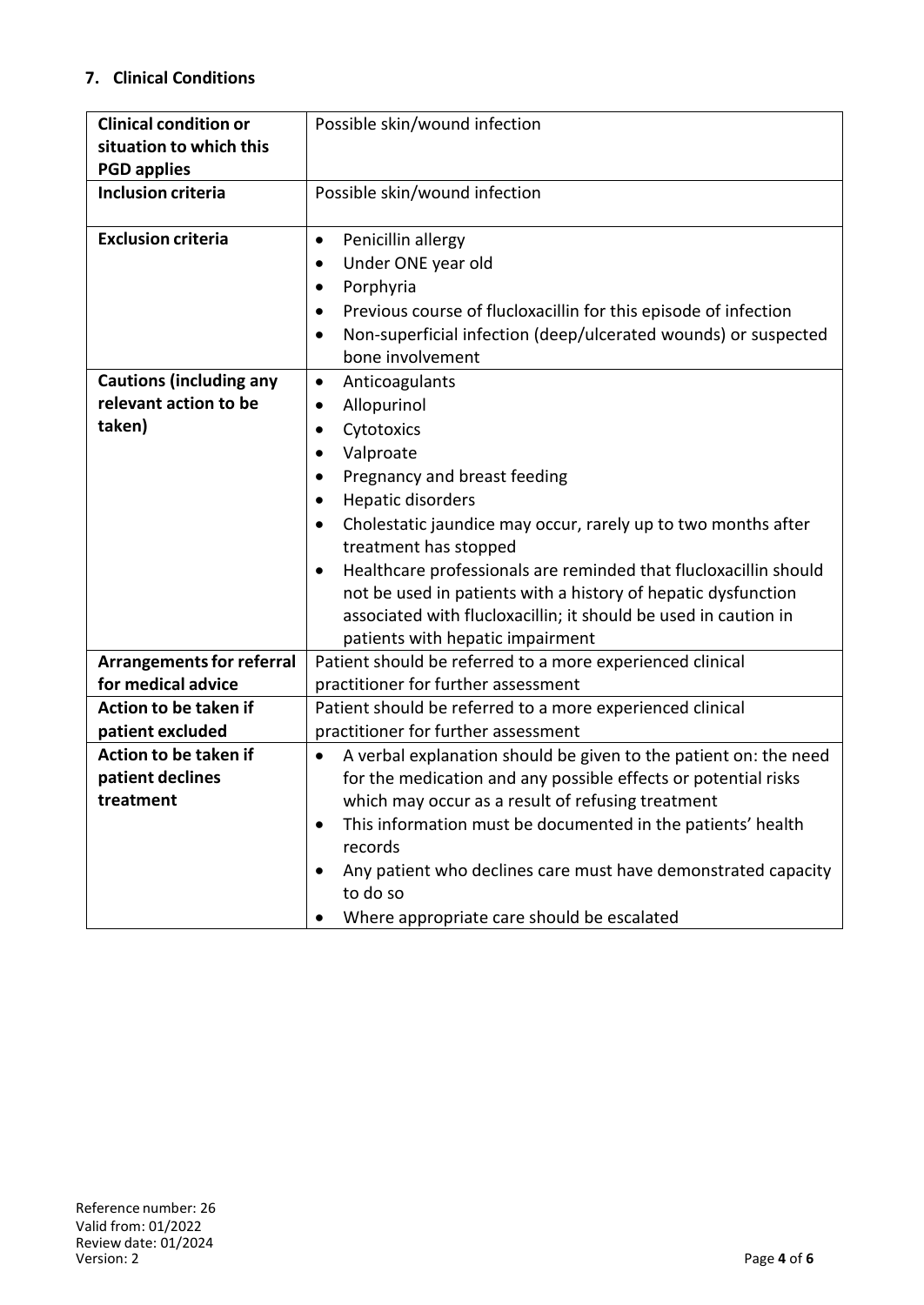### **8. Details of the medicine**

| Name, form and strength    | Flucloxacillin capsules 250mg and 500mg                                                                               |  |  |
|----------------------------|-----------------------------------------------------------------------------------------------------------------------|--|--|
| of medicine                | Flucloxacillin Suspension 125mg/5ml and 250mg/5ml                                                                     |  |  |
| Legal category             | Prescription Only Medicine (POM)                                                                                      |  |  |
| Indicate any off-label use | None                                                                                                                  |  |  |
| (if relevant)              |                                                                                                                       |  |  |
| Route/method of            | Oral                                                                                                                  |  |  |
| administration             |                                                                                                                       |  |  |
| Dose and frequency         | Should be taken on an empty stomach or delay food until at least                                                      |  |  |
|                            | half an hour after for maximum absorption:                                                                            |  |  |
|                            |                                                                                                                       |  |  |
|                            | <b>Child 1 year: 125mg FOUR times a day</b><br>٠                                                                      |  |  |
|                            | Child 2-9 years: 250mg FOUR times a day<br>$\bullet$                                                                  |  |  |
|                            | Child 10-17 years: 500mg FOUR times a day<br>$\bullet$                                                                |  |  |
|                            | Adult: 500mg Four times a day<br>$\bullet$                                                                            |  |  |
| <b>Quantity to be</b>      | Supplied: 1 original pack (7 day course)                                                                              |  |  |
| administered and/or        | Administered: 1 dose                                                                                                  |  |  |
| supplied                   |                                                                                                                       |  |  |
| <b>Maximum or minimum</b>  | Maximum of one 7 day course                                                                                           |  |  |
| treatment period           |                                                                                                                       |  |  |
| <b>Storage</b>             | <b>Capsules</b> – Store at room temperature<br>$\bullet$                                                              |  |  |
|                            | Suspension - Store in a refrigerator once reconstituted                                                               |  |  |
|                            | Reconstitute suspension as directed on the container, shake well                                                      |  |  |
|                            | to ensure uniform mixing. Add expiry date to PRE-packed label                                                         |  |  |
|                            | (must be stored in a fridge once reconstituted with water). Add                                                       |  |  |
|                            | patient's name and date of issue to pre-packed label                                                                  |  |  |
| <b>Adverse effects</b>     | diarrhoea<br>$\bullet$                                                                                                |  |  |
|                            | Hypersensitivity<br>$\bullet$                                                                                         |  |  |
|                            | Nausea                                                                                                                |  |  |
|                            | skin reactions                                                                                                        |  |  |
|                            | thrombocytopenia                                                                                                      |  |  |
|                            | vomiting                                                                                                              |  |  |
|                            |                                                                                                                       |  |  |
|                            | <b>Hepatic disorders</b>                                                                                              |  |  |
|                            |                                                                                                                       |  |  |
|                            | Cholestatic jaundice and hepatitis may occur very rarely, up to two                                                   |  |  |
|                            | months after treatment with flucloxacillin has been stopped.                                                          |  |  |
|                            | Administration for more than 2 weeks and increasing age are risk<br>factors. Manufacturer advises:                    |  |  |
|                            |                                                                                                                       |  |  |
|                            | flucloxacillin should not be used in patients with a history of<br>hepatic dysfunction associated with flucloxacillin |  |  |
|                            | flucloxacillin should be used with caution in patients with<br>$\bullet$                                              |  |  |
|                            | hepatic impairment                                                                                                    |  |  |
|                            | Careful enquiry should be made about hypersensitivity reactions                                                       |  |  |
|                            | to beta-lactam antibacterials                                                                                         |  |  |
| <b>Records to be kept</b>  | The administration of any medication given under a PGD must be                                                        |  |  |
|                            | recorded within the patient's medical records                                                                         |  |  |